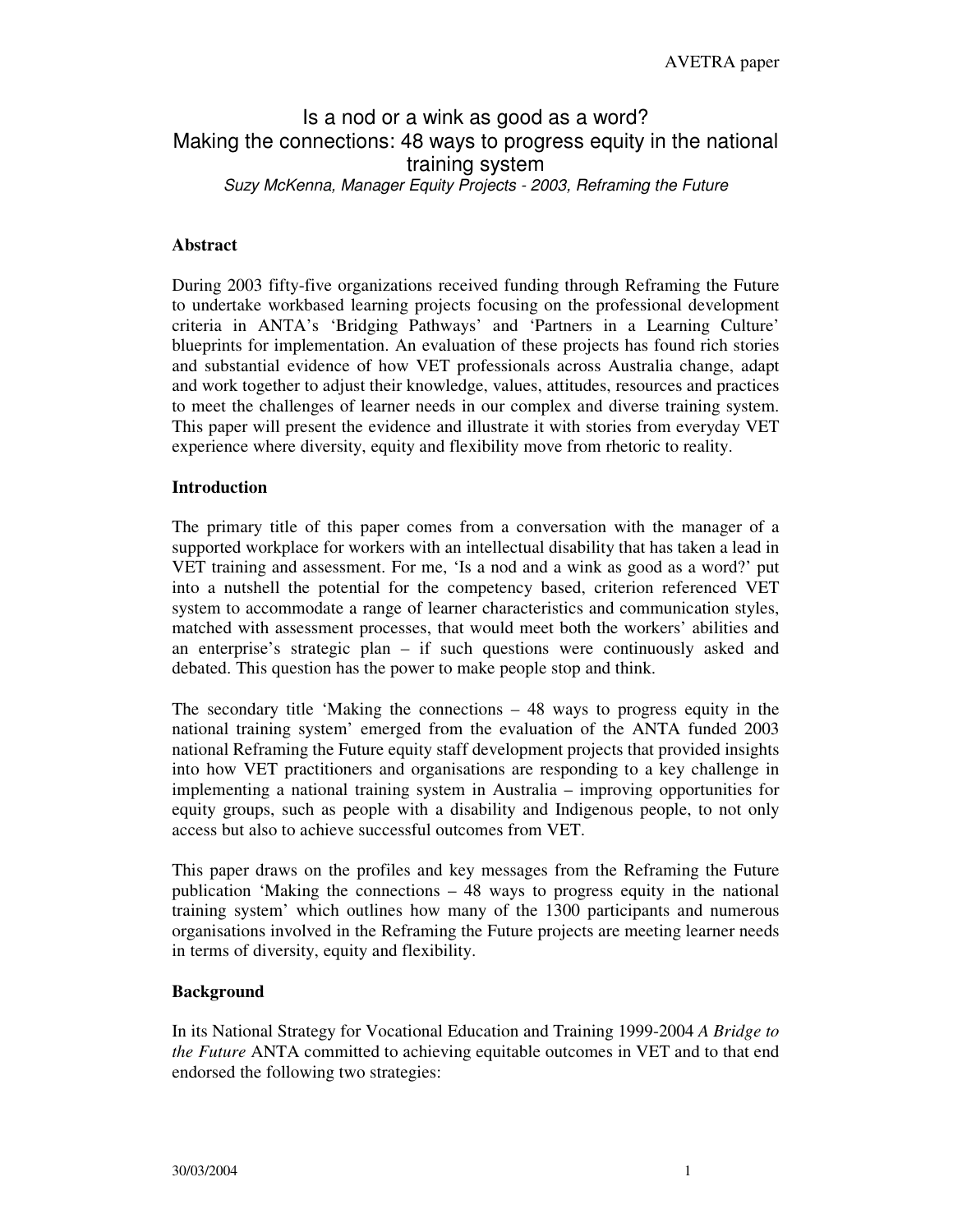1. Bridging Pathways - The National Strategy for increasing opportunities for people with a disability in vocational education and training (2000 to 2005). This strategy was developed by the Australian Disability Training Advisory Council (ADTAC), an advisory body to the ANTA Board, with a subsequent Blueprint for Implementation being developed in 2000. The Blueprint is used by partners, including States and Territories, as a framework for the progression of disabilityrelated initiatives. A mid-term review of the Blueprint's implementation was completed in 2003 and is currently being used as a basis to review and re-focus the Blueprint on priority strategies, allowing partners to develop actions of relevance to local needs.

Forty-six Reframing the Future projects focusing on disability addressed the criterion on Professional Development in the Blueprint - Strategy 13 - 'equip training delivery and other staff with skills that assist with the inclusion of people with a disability'.

2. Partners in a Learning Culture - Australia's National Aboriginal and Torres Strait Islander Strategy for Vocational Education (2000-2005). This strategy and the Blueprint for Implementation were developed and are monitored by the Australian Indigenous Training Advisory Council (AITAC), an advisory committee to the ANTA Board. The Blueprint for Implementation was recently reviewed, and AITAC has provided advice to the ANTA Board on the key issues arising from the review, and ways to progress these issues.

Nine Reframing the Future projects focusing on Indigenous people addressed one or more of a range of criteria for professional development in Strategy 5.1 in the Blueprint for Implementation. These include professional development for Indigenous people to enable them to progress in the VET sector; practitioner research into effective teaching strategies for Indigenous students; and professional development for Indigenous and non-Indigenous staff to increase the capacity of the VET sector to provide opportunities for Indigenous people.

The funding for these fifty five workbased learning staff development projects was provided by ANTA and approved by ADTAC and AITAC. Reframing the Future managed the program and supported the projects throughout 2003.

The projects were distributed nationally and involved a diverse group of providers such as Indigenous community RTOs, private RTOs, enterprise RTOs, community based RTOs, TAFE Institutes, and Group Training companies. While the majority of participants were VET practitioners and managers a wide range of other stakeholders and networks were involved, for example training industry skills organisations, local and national business and industry representatives, Indigenous community elders, disability support agency staff, regional disability liaison officers, officers from relevant Indigenous or Disability organisation projects, school and higher education representatives and in some cases representatives from relevant Commonwealth, state and local government departments and policy areas.

## **Methodology**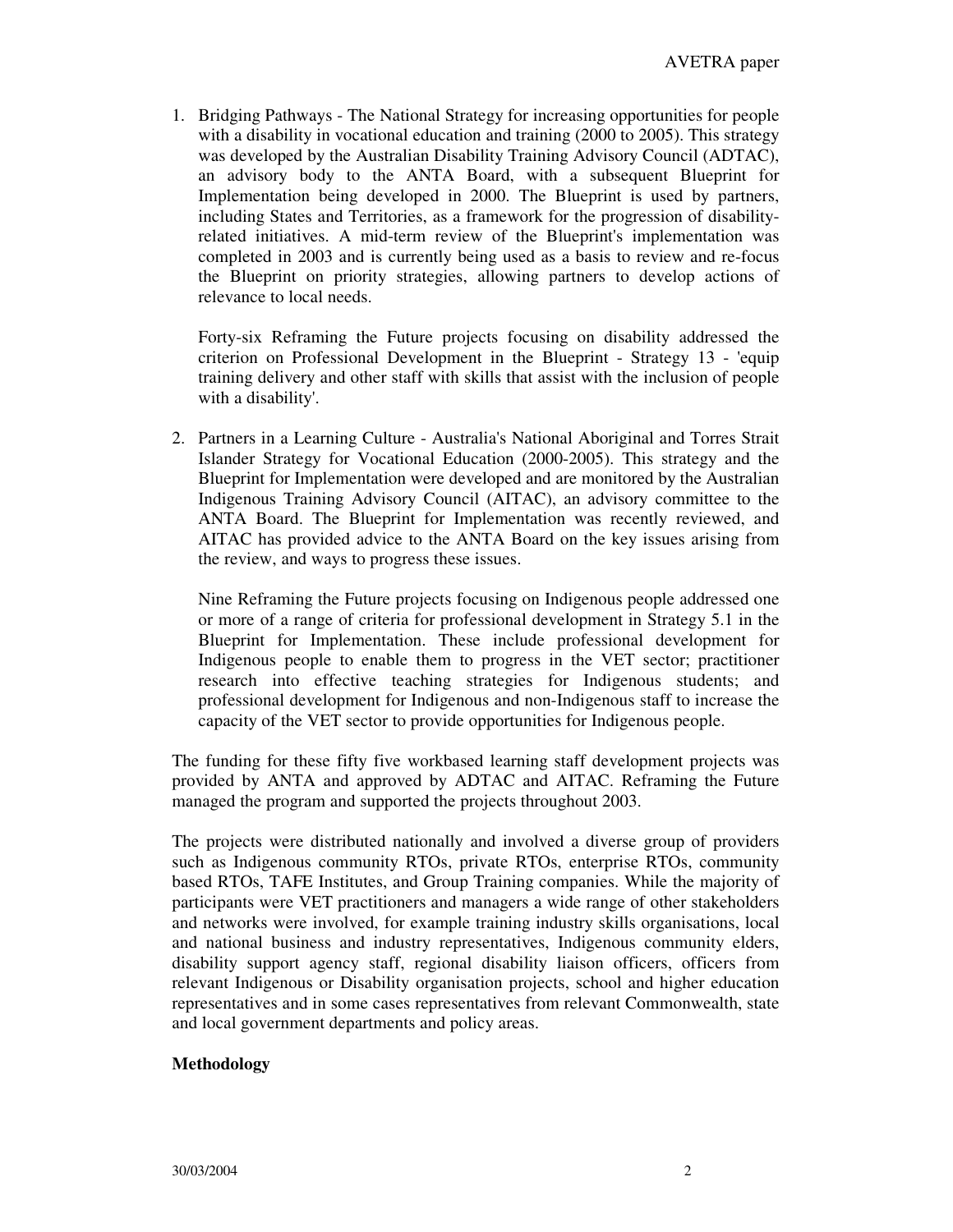Research design, including the data gathering and analysis approaches were based on qualitative participant research methodologies.

A profile was constructed of each of the forty eight projects drawn from the project action plans, mid-term and final reports provided by project coordinators and featuring structured open ended questions; notes taken at review workshops and forums; site visits by Reframing the Future personnel; and from other direct contact either by email or telephone between Reframing the Future staff and project teams. The content of each project's profile was confirmed by the project coordinator.

Each profile identified the context of the project; the connections made to the national training system and the relevant ANTA equity blueprint; the challenge(s) facing participants, their response or solution; and, any unique features or developments that occurred during the project. The profiles highlighted the sophisticated roles of the workbased learning facilitator and project coordinator in addition to any change management process needed to implement the national training system with improved outcomes for equity groups. They also paid attention to the achievements, benefits and next steps of each project.

The profiles were then analysed to draw out insights into the multiple responses by the VET sector to the many challenges of progressing equity in the national training system.

## **Findings and discussion**

Analysis of the profiles revealed eight 'key messages'. Here, I will discuss only those with the most relevance for the VET practitioner and illustrate them with excerpts from selected project profiles. It is worth noting that most profiles could be used as exemplars for several key messages. The full discussion, all the key messages and profiles can be found in the publication McKenna S 'Making the connections – 48 ways to progress equity in the national training system' (in press). It will be available soon through http://reframingthefuture.net

## R*TOs are increasing their capabilities to meet the needs of a diverse range of clients*

The profiles show that there is a new understanding of the difficulties for specific cohorts of learners among Indigenous clients and those with a specific disability. In response, RTOs are refining the ability to provide clear and concise information to guide clients in making choices based on an understanding of industry skill requirements.

RTOs are also demonstrating the ability to form partnerships with disability support agencies, Indigenous community groups and Indigenous RTOs. RTOs are also actively supporting VET practitioners to contribute their professional expertise and perspectives to these partnerships.

Clear information assists learners with a disability to make 'informed choices'

Finding a suitable training or career path can be a big challenge for a person with a disability and those supporting them. Staff decided to clarify the information prospective students with disabilities might need in order to make good career and VET choices. The provision of 'clear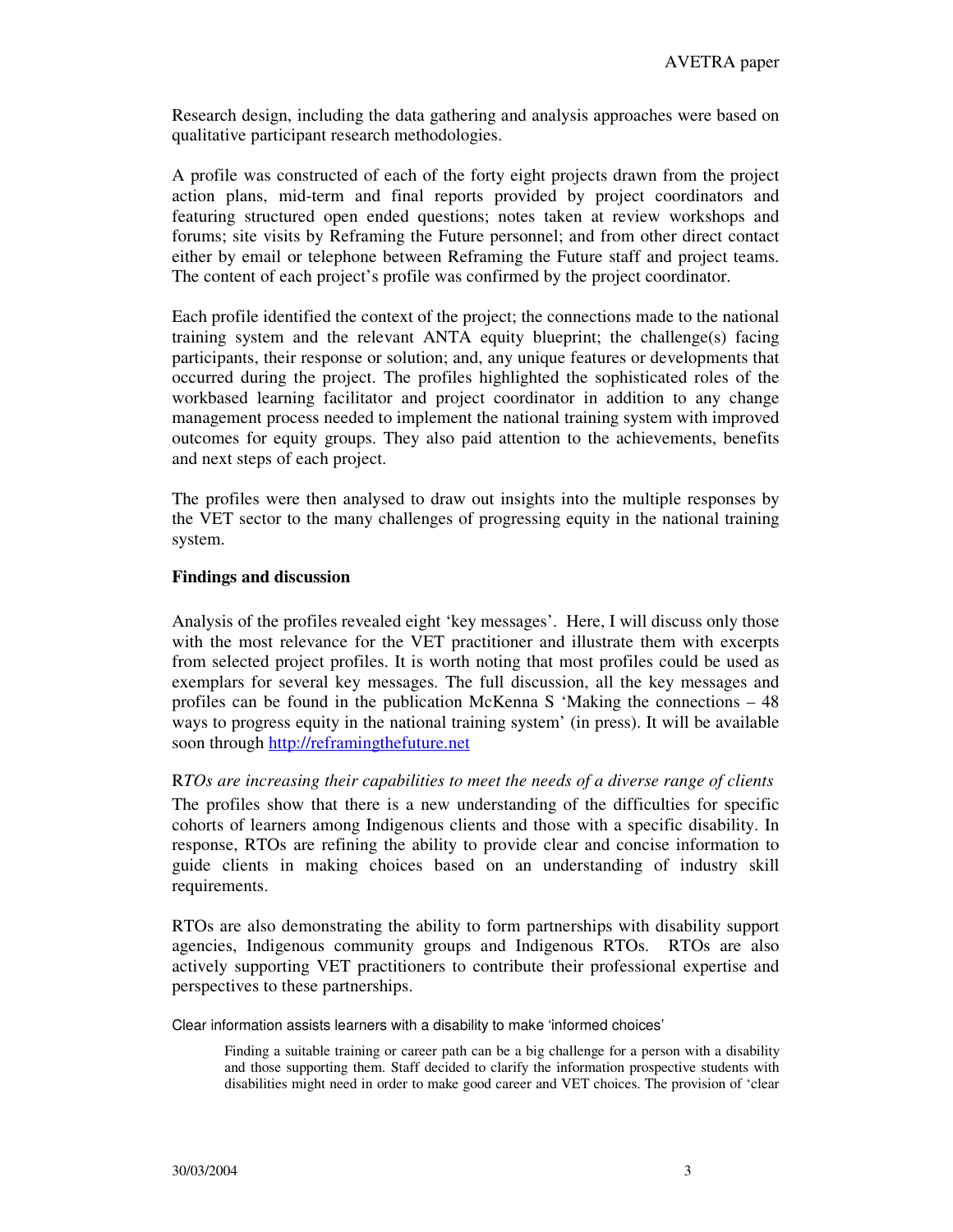course information including content and vocational outcomes prior to enrolment' is a requirement of AQTF Standard 6.3 – Access and equity and client service.

In order to identify the information needed by prospective students with disabilities, the Project Facilitator devised an action learning process in which staff working in 34 qualifications across seven Training Package areas identified essential skill requirements in specific qualifications. These requirements were then entered onto a template. At the same time strategies for inclusive and anti-biased teaching practices were introduced to the participants through workshops, contact with Disability Support Officers and resources placed on the staff intranet. Finally, the information developed by the participants was collated into a draft brochure, which was then critically reviewed by participants and other key stakeholders.

*Southbank Institute of TAFE*

### Partnership supports young learners with complex needs

Participants from both organisations expanded their knowledge about opportunities and services for young learners with complex needs. For example, the Gateway Program participants gained a greater understanding of the national training system and VET pathway options as well as support services available in TAFE, while the Swinburne teachers gained increased knowledge of community based professionals and agencies that can assist in supporting their young learners.

As a result of the community's workshops, there is an increased level of commitment to share and change practice on an everyday level. For instance, the community sector participants are now including VET options and outcomes into their goal setting with their clients.

The project has acted as a catalyst in building a collaborative partnership between the two organisations. A Memorandum of Understanding has been signed committing each partner to explore joint venture projects and research opportunities and Swinburne will include Jesuit Social Services staff in their Professional Development events. Swinburne is also mapping informal competency achievements in Gateway skill development programs with a view to developing recognition and credit into VET courses. P29

*Swinburne University of Technology – TAFE Division*

## *Individual VET practitioners' capabilities are increasing through collaboration*

The profiles show that unexpected benefits can emerge from collaboration between stakeholders, particularly between VET and equity support organisations or specialists, and especially at the local level. Various groups have their own favourite expressions, jargon and understandings and projects help to break down these barriers. For example, 'assessment' and 'disability' mean different things for different stakeholder groups. Unintended benefits often flow from professional conversations.

A main benefit of collaboration is that it helps increase individual practitioners' capabilities. For instance, there is evidence in the profiles of the development of innovative approaches to teaching, learning and assessment strategies – and to administration – to meet the needs of equity groups. There is at the same time an interest in collaboratively exploring, with specialists, the challenge of meeting the needs of all learners by using inclusive practices and 'universal' design.

There is also evidence in the profiles of a move from a previous focus on delivery and support with special needs groups to a new focus on assessment leading to employment outcomes. A lot still has to be done, but practitioners are developing an enhanced understanding of other's language and systems.

Teachers learning from the VET 'journey' of imaginary Annie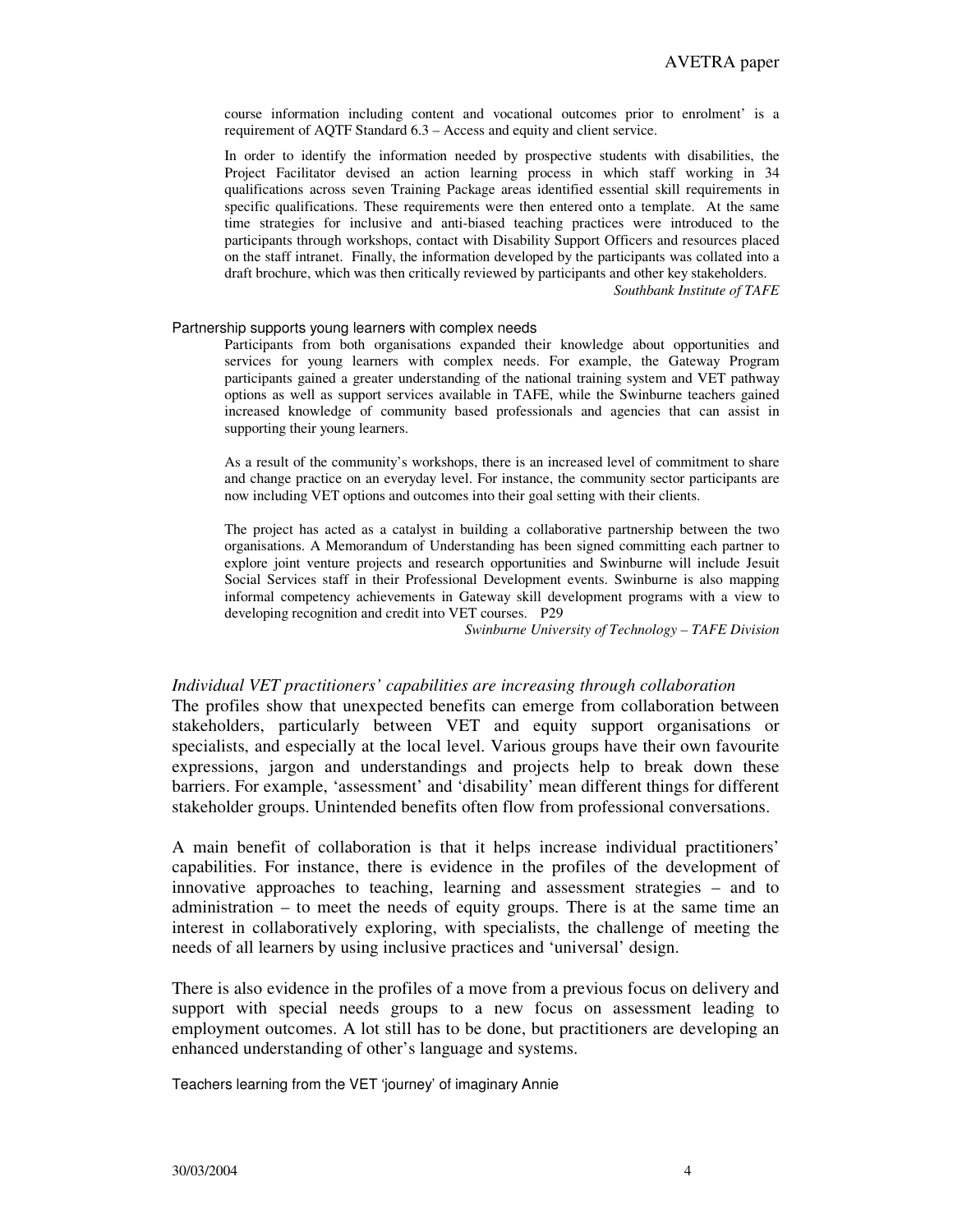This project took a client–centred approach to developing practices, processes and documentation to support the implementation of AQTF Standards. The participants came from different sections and locations within TAFE Tasmania and represented four Training Package areas - Business Services, Amenity Horticulture, Hospitality and IT. External participants, including a member of the Community Reference Group for TAFE Tasmania's General Education Program, provided additional input.

An imaginary student with an intellectual disability called 'Annie' was taken from initial enquiry stage through to the achievement of a qualification. 'Annie's' presence and personality was always at the forefront of discussions, to temper organisational requirements and administrative convenience, while the participants worked through the training, assessment and administration requirements involved with her progression through the system. In her VET journey, 'Annie', like many people with a disability, undertook a mix of general education and Training Package units. Several unplanned learning outcomes ranged from directly experiencing 'synergy in action', when individual strengths contributed to a greater group output, to understanding of how the 'paper trail' works.

*Institute of TAFE Tasmania*

Designing access to VET programs for mature age workers with an acquired disability

Members of this community of practice included Mature Worker Program Project officers, staff from RTOs, DET NSW project officers, and local employment services providers. Learning exactly what constitutes a disability in the context of training and developing a stronger sense of how assistance can be provided were highlights of the project. By developing networks with local training providers, MWP project officers improved their understanding of the obligations of training providers – in relation to AQTF Standards – to students with disabilities. This new knowledge is already driving some of the changes in the service that clients are receiving through the mature workers program.

*NSW – Department of Education and Training - Training and Development Unit*

## Private RTO staff practicing skills in inclusion

To improve the quality of its practice in relation to the AQTF Standards all staff were involved in workbased professional development about the inclusion of people with disabilities in training. The project was designed to augment the existing skills and understandings of the participants who came from both the administrative and teaching areas of the college.

The project activities highlighted the need to establish a process for student enrolment and induction at Martin College, particularly to encourage students to disclose any disability that could impact on their learning. This would involve both teaching and administrative staff.

Through the Reframing the Future project, participants developed skills in self-assessing their knowledge and practice. They were also able to establish a network of disability specialists based on their three guest speakers - to contact if faced with a problem dealing with a person with a disability. The participants also realised that developing skills and knowledge about inclusion is very much an on-going, constructive process.

#### *Martin College - Cairns*

#### Research informs a model of skills recognition for people with an intellectual disability

Participants in this project set out to find current research and information about assessment recognition processes for people with an intellectual disability in the VET system, to evaluate it and then to use it to develop models of assessment for their clients and employees. They found that the most valuable sources of specialist information on this topic are probably in unpublished 'grey matter' sources.

Participants came from Barkuma Industries, a business services provider; Personnel Employment, an open employment agency; and Disability Training Australia, an RTO. Representatives from Interwork, a specialist employment agency and RTO also participated.

The participants used their new understandings about knowledge with the information they found through research and other sources including their own experience, to develop a process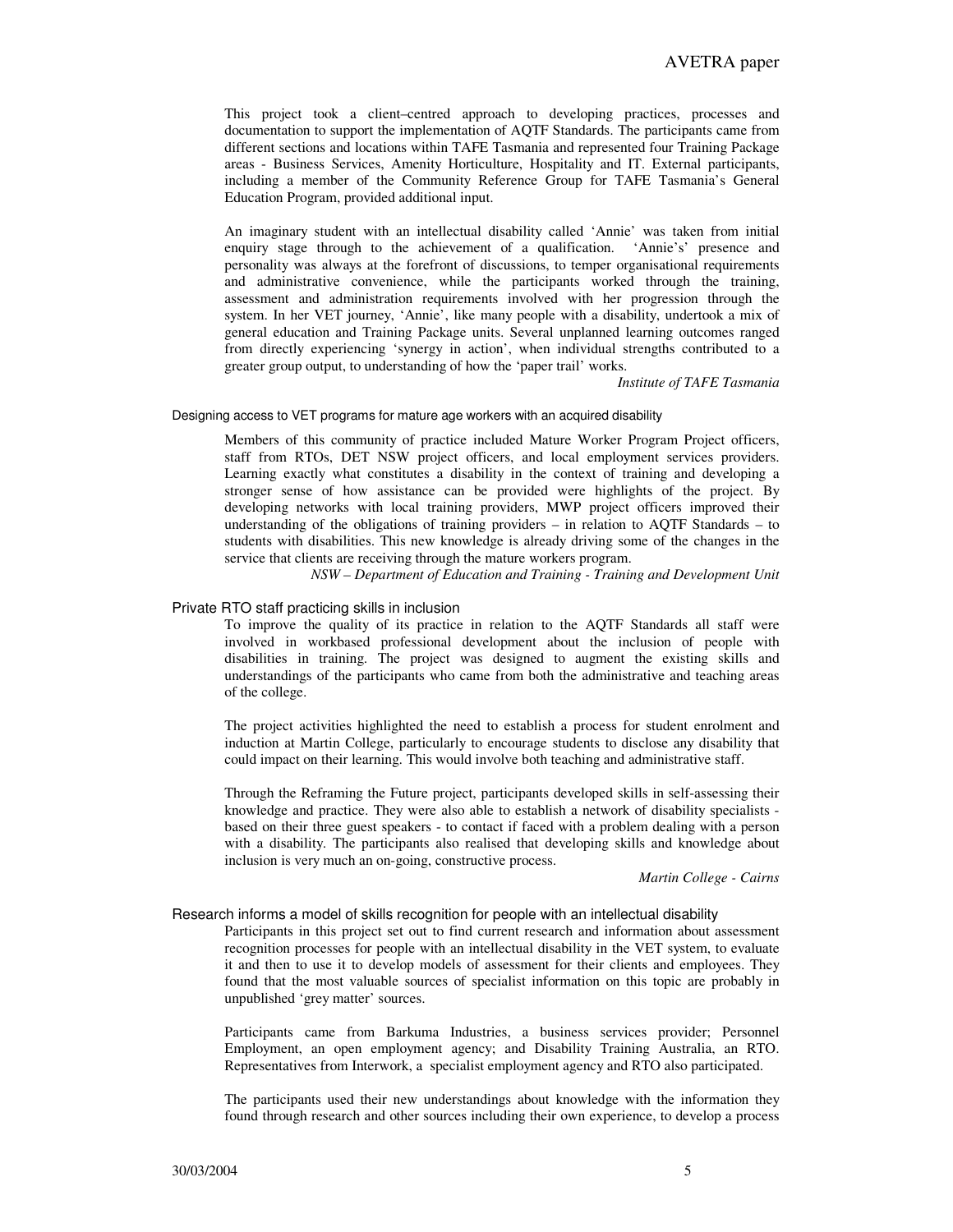for skills recognition involving a partnership between the worker with a disability (and their advocates), the employer, disability employment agencies and registered training organisations.

This project also helped improve communication about workplace assessment between the business units and the organisations involved. Participants found ways to sell the benefits of recognition of current competence to employees and employers: 'we now know what we need to know to promote the process'. The businesses involved also understand the VET assessment system better. The Reframing the Future project outcomes will be further utilised in the Skills Passport Project by Disability Training Australia for the Association of Competitive Employment (SA) during 2004.

*Barkuma Inc – Disability Training Australia*

## *Strong interest in improving assessment strategies*

One of the major findings from these forty eight Reframing the Future equity projects is the high level of interest among RTOs in improving assessment strategies for equity groups, in line with AQTF Standards 8 and 9. Practitioners are focusing their efforts on concepts such as 'reasonable adjustment' and recognition of current competencies. There is also strong interest in developing assessor networks and assessment tools.

### A Reasonable Adjustment Action Group develops expertise

The group was formed by volunteers from different delivery teams across the Institute to address the vexing issue of reasonable adjustment for students with a disability. Participants used storytelling to relate issues from different vocational areas and to look at generic, systemic alternatives rather than compartmentalising 'problems' to individual delivery issues for specific staff members.

A teacher summarised what changed for her as a result of being involved: 'I have learnt so much from working on this project. I don't have to know all the answers. I now have a network of people I can refer to who face situations just like mine and we can work out possible solutions together.'

The Institute now has a network of individuals dispersed through delivery teams who have specific knowledge and practical understanding of reasonable adjustment. The project team has identified three systemic solutions to recommend to the Academic Board. And a working party has formed to develop and modify equitable and clear processes for people with a disability who need flexibility in their training or assessment. Working party members include the Institute's Disability Services and Risk Assessment and Quality Assurance Officers.

*Cooloola Sunshine Institute of TAFE*

#### Developing inclusive practices for students with a psychiatric disability

Some teachers' perceptions that providing adjustments for students with a psychiatric disability might compromise an assessment event were recast as 'using modified modes of assessment' by the project coordinator and facilitator. This enabled participants, mostly sessional teachers, to reconsider their thinking and to review their practice.

*TAFE NSW – Sydney Institute*

#### Network demystifies assessment issues and streamlines processes

This project brought together, in an Assessor Network focused on assessment of learners with disabilities, a group of participants who had known each other for some time but had never met face-to-face. Organisations represented were drawn from two states and from rural, city and regional locations.

A two-day Assessor Network Forum resulted from extensive consultation with the participants which engendered a high level of ownership of the program. Guest speakers included representatives from the two relevant state training authorities. The 29 participants included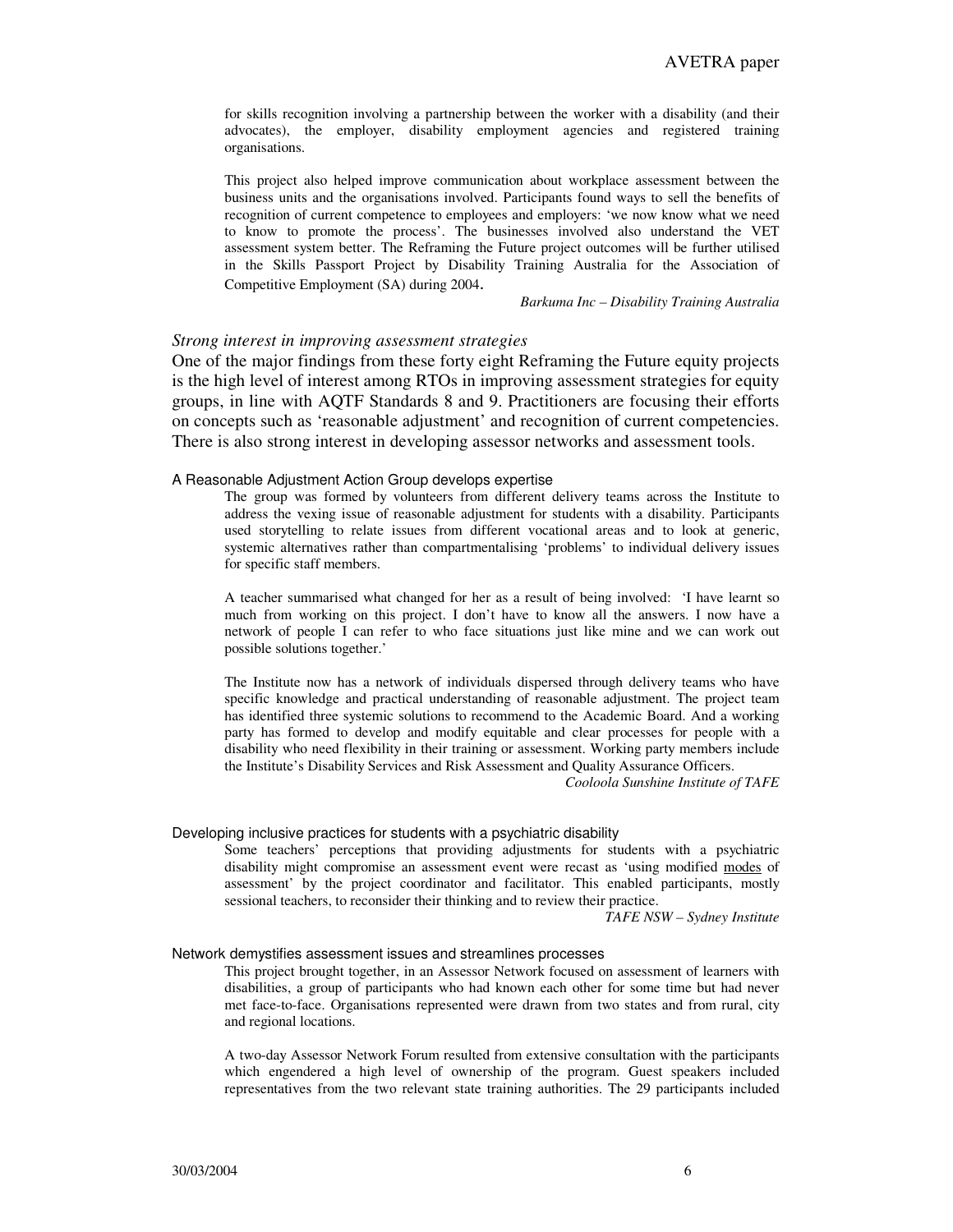trainers and assessors, support workers, training managers, employment placement officers and administrative staff - all with diverse levels of experience.

Participants demystified issues and streamlined assessment strategies, processes and tools at the Forum. Afterwards individual participants took their new levels of knowledge and experience back to their own workplaces, with renewed enthusiasm. Topics covered at the Forum included the AQTF Standards; how assessment processes can be adjusted to support learners with disabilities; and understanding the national training system and ANTA strategies such as Bridging Pathways.

Organisations involved in the network benefited by being able to access a range of moderated assessment processes that were developed at the Forum. They are also more confident that the assessment decisions of their staff are valid and reliable.

*Directions Australia*

## *Disability challenges are surmountable*

In the profiles, sometimes the issues posed by disabilities in relation to training seemed insurmountable: for example, how to meet the needs of prisoners with intellectual disabilities. However, developing a sound grasp of the national training system and disability support systems led many participants to invent innovative client-focused solutions.

#### Helping prisoners with intellectual disabilities

*'Currently people with intellectual disabilities may not have the same opportunities as a prisoner without a disability to develop their educational and work skills within the prison environment'*. The Department for Correctional Services set out to redress a few of the nonsystemic causes of this situation through a staff development project for prison education officers. Professional development for these officers is rare, as most are employed as hourly paid instructors.

The project achieved two outcomes. Firstly, the participants grew in their understandings about learning difficulties, learning disabilities and mental illness and the associated training issues and strategies. Secondly, they used this knowledge to develop case studies about a particular learner that included new ways they had tried to engage the person in learning, as well as how they now tried to facilitate the person's learning.

The workplace learning/case study methodology worked very well in this context as it enabled the prison education officers to take ideas back into their workplace and encouraged the use of experimentation and reflection to identify the best possible strategies for individuals.

Participants were introduced, many for the first time, to flexible learning resources such as ANTA toolboxes, which they critiqued for their suitability for learners with intellectual disabilities. Consequently, proposals have been put forward to increase access to improved IT systems within the prison system for both learners and educators.

*Department for Correctional Services*

#### Co-mentoring unlocks teaching and assessment strategies for students with mental illness

Participants chose a co-mentoring (or peer-level mentoring) methodology rather than the perceived hierarchical arrangement of a mentor/mentee approach on the basis that each person had something to offer the other.

Co-mentors were used for debriefing, sounding out new ideas, expanding knowledge about mental illness and resources and increasing awareness of potential situations. Keeping a journal was felt variously to be a release, a structured reflective tool, a way of thinking about the big picture, and a method to organise notes and key issues. In addition, through being involved in the Reframing the Future project, participants have become more aware of the relevant legislation and the AQTF Standards, in addition to TAFE NSW organisational policies and procedures.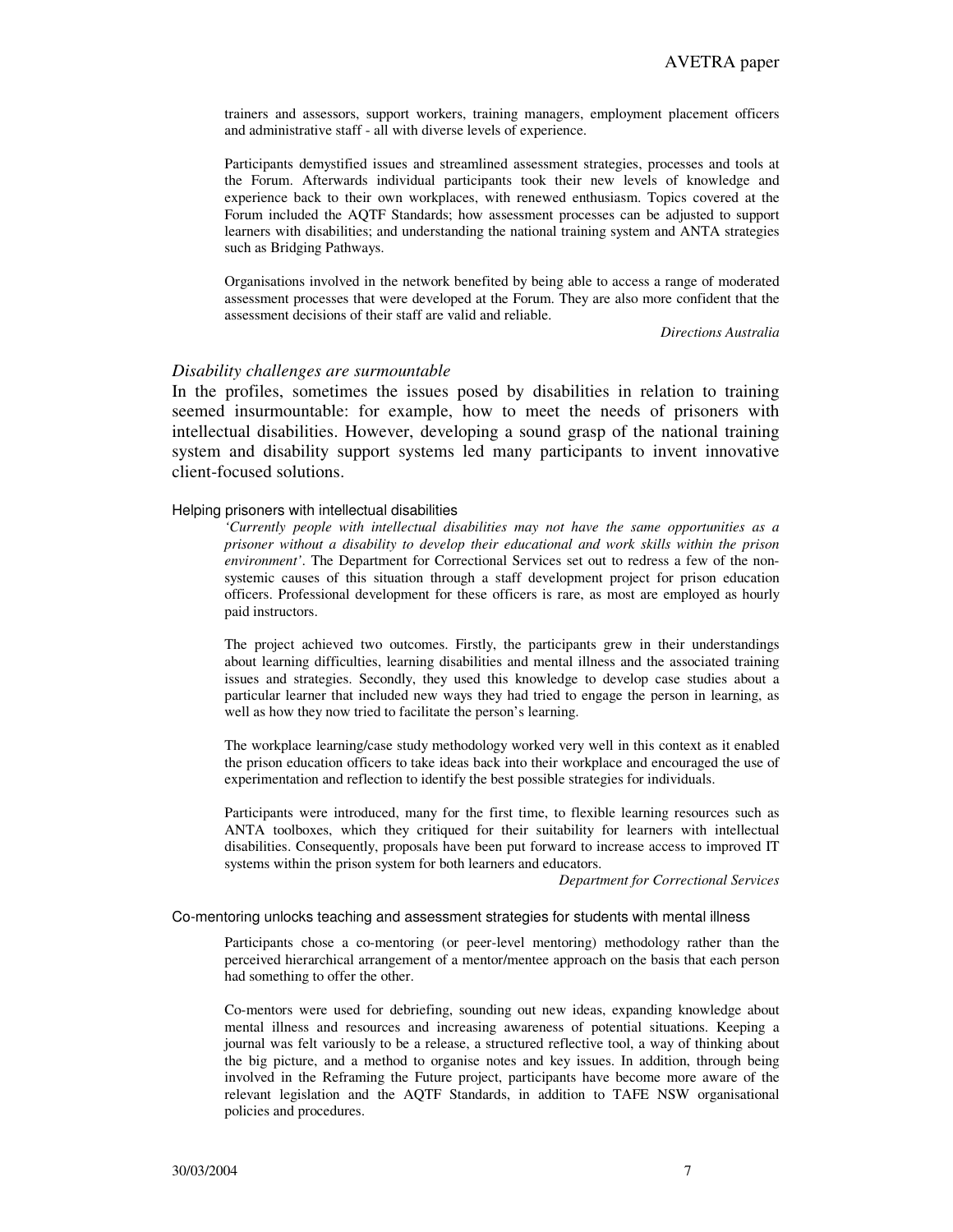As a result of the project, participants said they have more strategies, greater confidence and less stress in managing both learning and classroom management situations involving students with mental illness. Because of the co-mentoring methodology they felt less isolated in their workplace, even when their mentor lived on the other side of the state.

*TAFE NSW –Sydney Institute - IT, Arts and Media Division*

### Trade delivery staff learn about disabilities

The twenty trade delivery staff who participated in this project were from the automotive, construction, horticulture and metals areas.

Linkages made to relevant Commonwealth and state legislation and the AQTF Standards stimulated open and broad discussion about changing practice in order to work more sensitively with all students. Practical utilisation of teaching, learning and assessment supports such as adaptive technologies, computerised assistance, a slower pace, interpretive approaches and individual tutoring were introduced as rights for the student and tested by the teachers in their workplace.

Discussions about undisclosed disabilities led many of the teachers to talk from personal experiences, such as the prevalence of arthritis among carpenters and the ability of industry to adjust machinery and invent technical aids to support the continued employment of existing workers. It then made sense to do the same for students: that is, to make adjustments to training and assessment to account for a disability. The Project Coordinator, commented that the teachers 'came up with their own examples about disability from everyday life – they normalised the odd'.

Another rich area for discussion involved the relationship between perceived 'school learning deficits' and taking up a trade. So it also made sense to look at the actual literacy and numeracy levels required by Training Packages and to provide students with appropriate, thoughtfully designed competency-based learning contexts, resources and assessment tasks.

Participants expressed a greater level of unease about dealing with students with intellectual, psychiatric and mental disabilities. However, as the project was facilitated by the student support unit, a more trusting relationship opened up and led to a better exchange of information and referrals between the unit and the trade areas. The student support unit found the support of the Program Delivery Manager to be a key factor in engaging the interest of the trade areas and teachers participating in the project.

*The Bremer Institute of TAFE*

## *Indigenous people can guide RTOs*

In those projects where strong partnerships were formed between Indigenous people and RTOs, the flow of information was two-way. RTOs conveyed technical information and Indigenous participants explained the different perspectives they bring to training.

For instance, one project focused on knowledge management strategies which led to an awareness about how difficult it is to move from a Western-based approach where individuals manage and hold information to an Indigenous-style where practice is informed by collective wisdom. Often the key to successful projects was VET practitioners carefully listening to Indigenous participants and then trying different solutions.

Culturally appropriate assessment guidelines and tools developed

With input from a Koorie child care worker, the participants realised that some assessments could be done as group work, which is a preferred method of learning in Koorie culture. They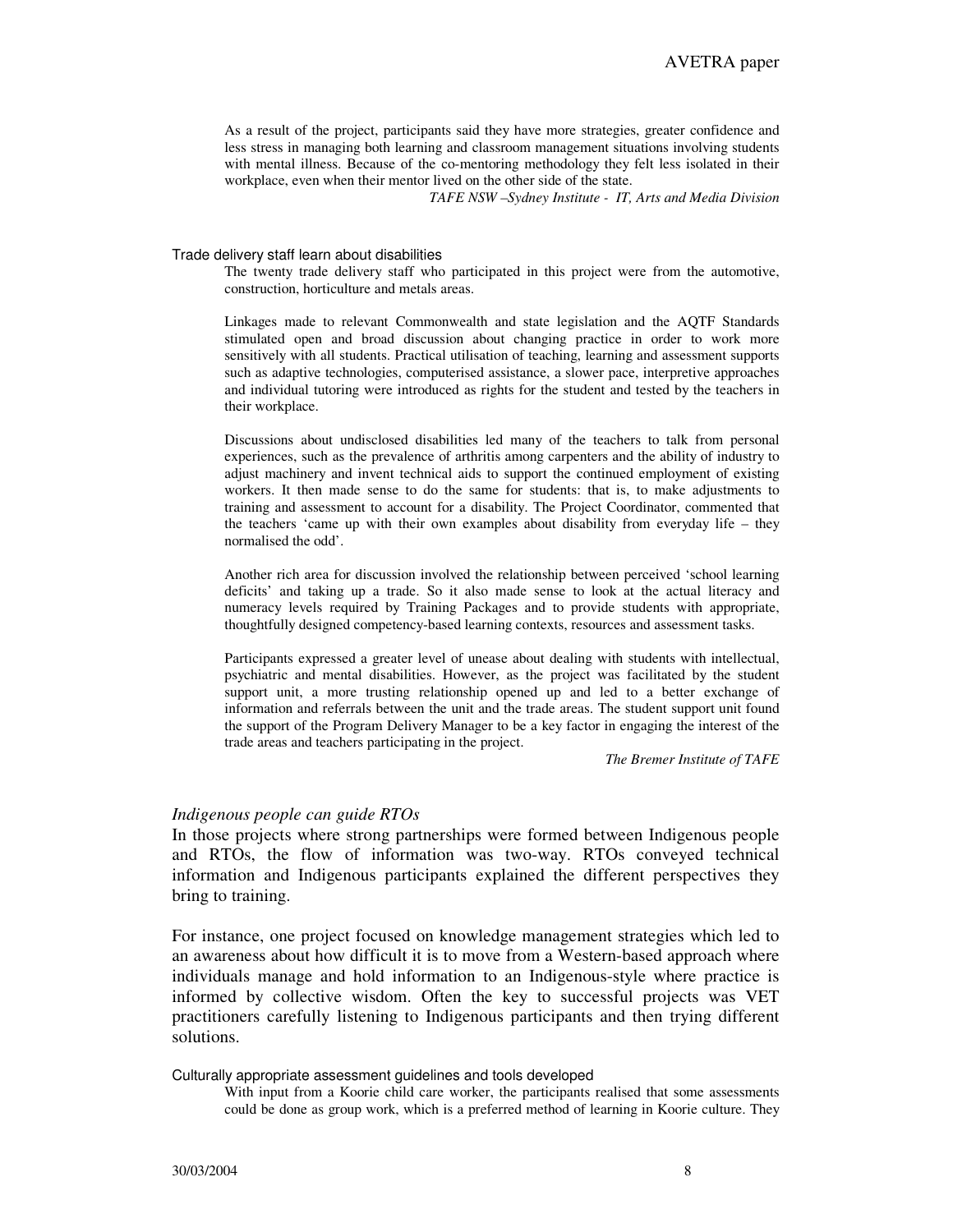also looked at the reasons why learners may not be keeping up with work or might not turn up at assessment time. As a result, one of the trainers tried using oral assessments in the workplace with her Koorie students rather than written assignments. She was convinced that the Training Package criteria could be fully met with this form of assessment.

A key concept discovered by the participants was that assessment is a continuous circular process between the learner and the assessor which involves gathering evidence, providing feedback, then allowing for reflection, action, review and further assessment. These insights have formed the basis of new tools and assessment guidelines that may be useful throughout the whole organisation.

### *Ballarat University TAFE Division*.

#### Indigenous RTO refreshes teaching strategies, listens to learners and improves retention

The staff discovered that what impacted most on successful completion was sporadic attendance. Other class members, as well as learners who missed classes, were affected because some people always took class time to 'catch up'. The staff team decided to establish a 'Catch up Class' and continuously evaluate its effectiveness. Student feedback indicated that 'shame' was associated with going to a session called catch up class so the name was changed to 'Tutorial Support'. The sessions were then opened up to any students wanting some extra assistance or practice.

Refinements were suggested in weekly staff meetings and these included the development of a referral sheet with assessments attached; extension work suggestions provided to the tutor by the teacher; and using the class for practice opportunities in basic skills. One student commented 'That class helped me stick with the program.'

The project has also enabled the staff team to develop an overall student management plan so that both the class teacher and the tutor can communicate about the program of work for an individual student. Next year, as a result of the activities of this Reframing the Future project, Abmusic plans to introduce a two-week orientation and student evaluation period for each new intake. Students' learning gaps will be identified upfront and they can then be grouped appropriately into ensemble groups. This process will also take into account their family connections.

#### *Abmusic Aboriginal Coorporation*

## Exploring a recognition process for Indigenous Sport Development Officers across WA

Much that happened through this community of practice was subtle. While some paper-based resources were developed, the most valuable knowledge was the intangible knowledge that was identified, developed and shared between the members. Through the development of knowledge about the national training system and recognition of current competence processes, the community created Indigenous advocates for skills recognition. It is highly likely that the relationships formed through this community and the knowledge held will be passed on through Indigenous networks.

The non-Indigenous members, in turn, learnt about Indigenous approaches and some of the inherent cultural and historical challenges that Indigenous people face when accessing training or assessment. The project coordinator commented 'The value of this kind of development of people cannot be easily measured and certainly should not be underestimated.'

*WA Arts, Sport and Regreation Industry Training Council*

## *Having time and space to learn and reflect is refreshing*

Evidence is abundant in the profiles of the need to look outside one's immediate environment and day to day work pressures to reflect on and practice new ways of knowing and doing in the VET system. A sense of renewed vigour and enthusiasm for moving forward into new domains is featured in many profiles.

Network supports employment goals of young people with disabilities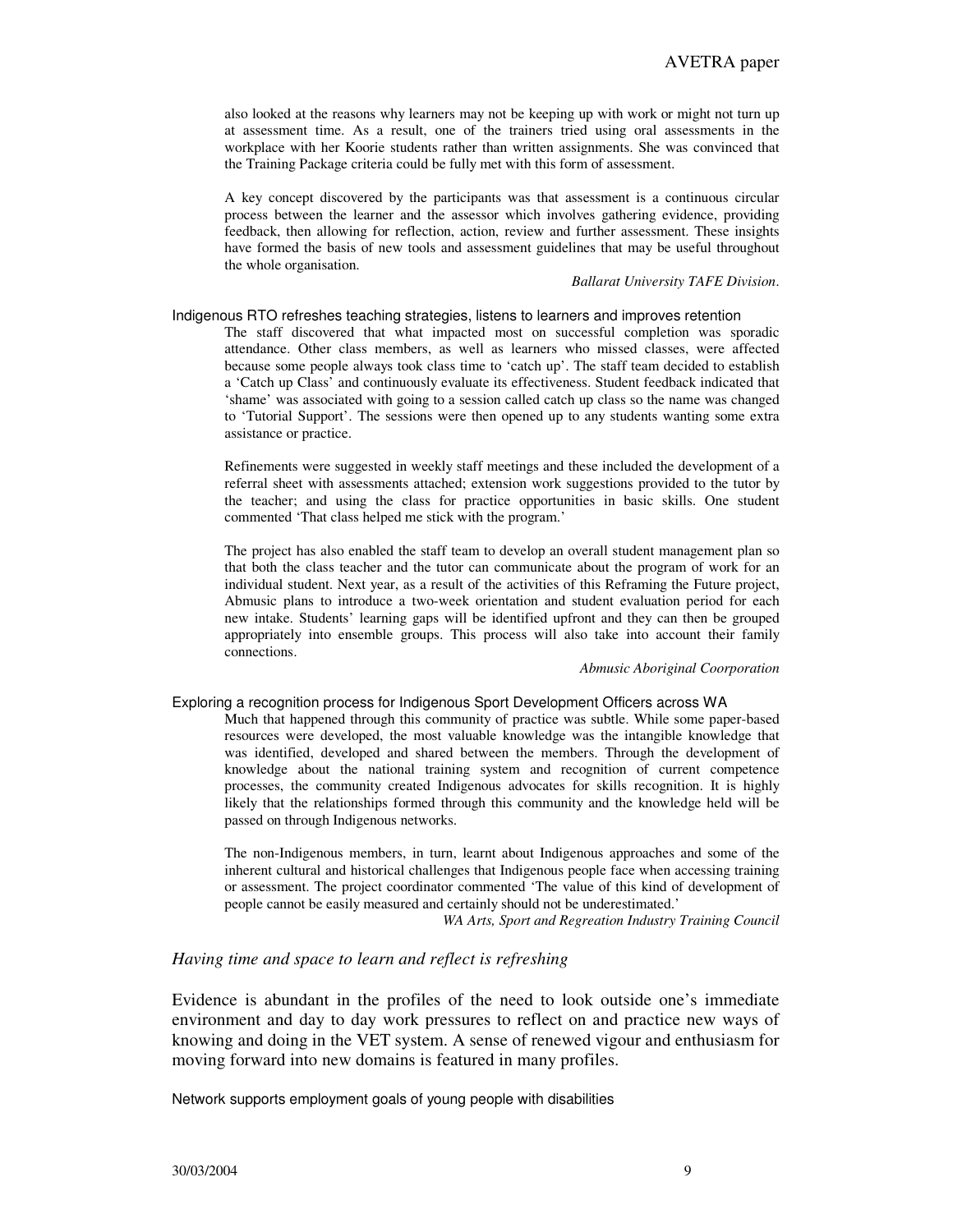Key education and training, disability and employment services providers on the Sunshine Coast of Queensland formed this network. The group acted as an 'employment incubator' focusing on young people who, with some support, may obtain employment.

The members found that no one member held all the up-to-date information and knowledge that needed to be shared for the network to move forward, such as information about traineeships. In response, individual network members brought to the Network's forums the knowledge they had acquired from distinct job roles. Members also searched the Internet to find out how other OECD countries were solving issues of access and equity in training and employment. As a result they felt they developed a big picture view of their work and this started to drive the network's collective vision, encapsulating training pathways for their focus cohort.

A benefit for network members and their organisations was a better understanding of their various roles and responsibilities. This understanding is useful in a system in which differing fiscal and policy guidelines apply to organisations with different but related or linked functions and outcomes for clients. Another benefit from participation in the network was the development of collegial relationships between agencies that are to some degree business competitors. The network changed competitive, business relationships to a more cooperative relationship based on a community development model.

*Cooloola Sunshine Institute of TAFE*

### Cross industry collaboration supports young people with disabilities

Perhaps the most important benefit from the Reframing the Future project for the organisations involved was the facilitation of cross industry collaboration on a topic so integral to achieving successful outcomes for young people with disabilities. It has opened doors to new industry partnerships, partnerships with RTOs and to innovative change in workplace training within participating organisations. Many participants said they felt they were going back to their workplaces to change things – 'Now that I know what to work on'.

*The Spastic Centre of NSW*

#### Small private RTO explores reasonable adjustment solutions

This small private training provider combined, on the one hand, face-to-face presentations from guest speakers on particular disability areas and industry requirements with, on the other hand, team-based work activities and trials of new processes, tools and resources. Staff researched readily available resources on websites to adapt for their students' needs, training contexts and levels. The disabilities researched included specific learning disorders such as dyslexia and attention deficit disorder. Staff then explored practical strategies to reasonably adjust training and assessment to fit the individual student's needs, taking into account Training Package and industry requirements.

New strategies included changing how learning material and assessment tasks were presented to students as well as negotiating additional time for learning or assessment with the student. Staff then shared their experiences and new learning with each other at scheduled staff meetings. Facilitator Karen-Anne Montgomery reported that: 'The new skills achieved by the RTO staff, particularly sessional staff, means they can now develop innovative training and assessment strategies, processes and tools to support particular students with specific disabilities.'

*KAL Multimedia Training*

## **Conclusion**

Building capacity in the VET system to achieve the vision set out in the ANTA strategies 'Bridging Pathways' and 'Partners in a Learning Culture' is possible provided opportunities and encouragement are available for the various stakeholders, particularly VET practitioners, to make the connections – with each other; with research, with good practice; with the learning and assessment contexts for students; with information about specific conditions or situations; with the benefits of